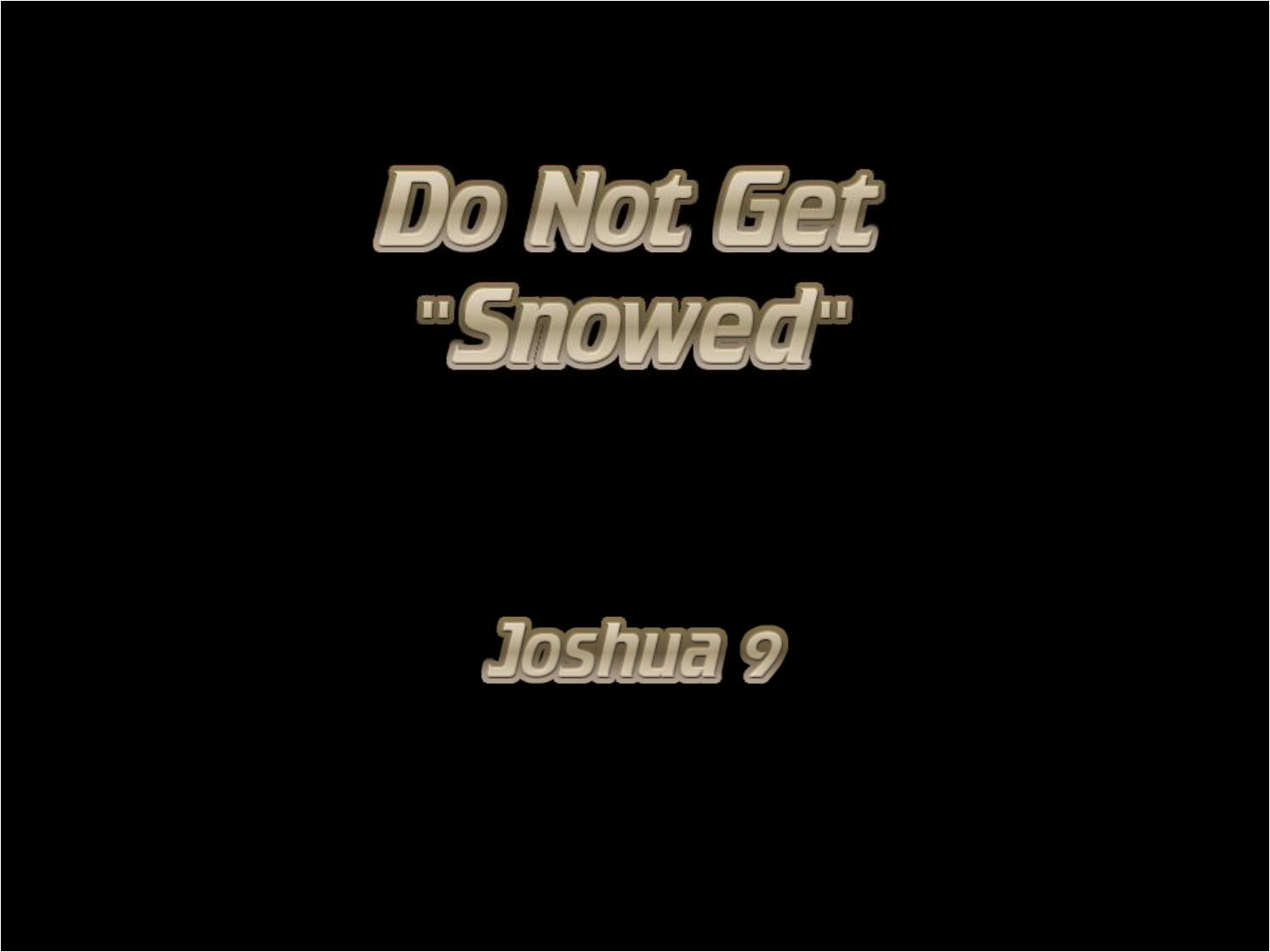## **Joshua 9**

**1 And it came to pass, when all the kings which were on this side Jordan, in the hills, and in the valleys, and in all the coasts of the great sea over against Lebanon, the Hittite, and the Amorite, the Canaanite, the Perizzite, the Hivite, and the Jebusite, heard thereof; 2 That they gathered themselves together, to fight with Joshua and with Israel, with one accord. 3 And when the inhabitants of Gibeon heard what Joshua had done unto Jericho and to Ai, 4 They did work wilily, and went and made as if they had been ambassadors, and took old sacks upon their asses, and wine bottles, old, and rent, and bound up;**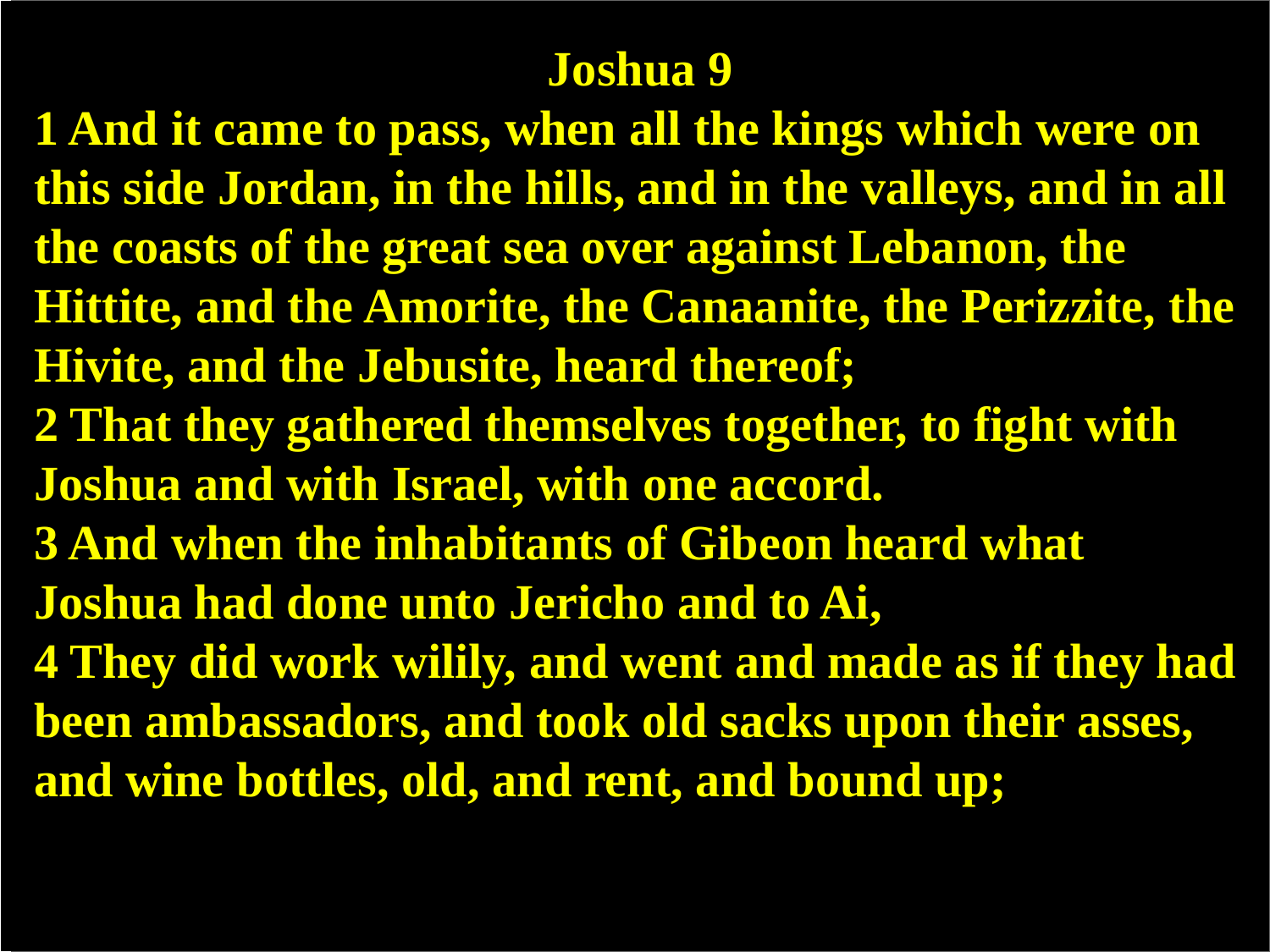- **5 And old shoes and clouted upon their feet, and old garments upon them; and all the bread of their provision was dry and mouldy.**
- **6 And they went to Joshua unto the camp at Gilgal, and said unto him, and to the men of Israel, We be come from a far country: now therefore make ye a league with us. 7 And the men of Israel said unto the Hivites,**
- **Peradventure ye dwell among us; and how shall we make a league with you?**
- **8 And they said unto Joshua, We are thy servants. And Joshua said unto them, Who are ye? and from whence come ye?**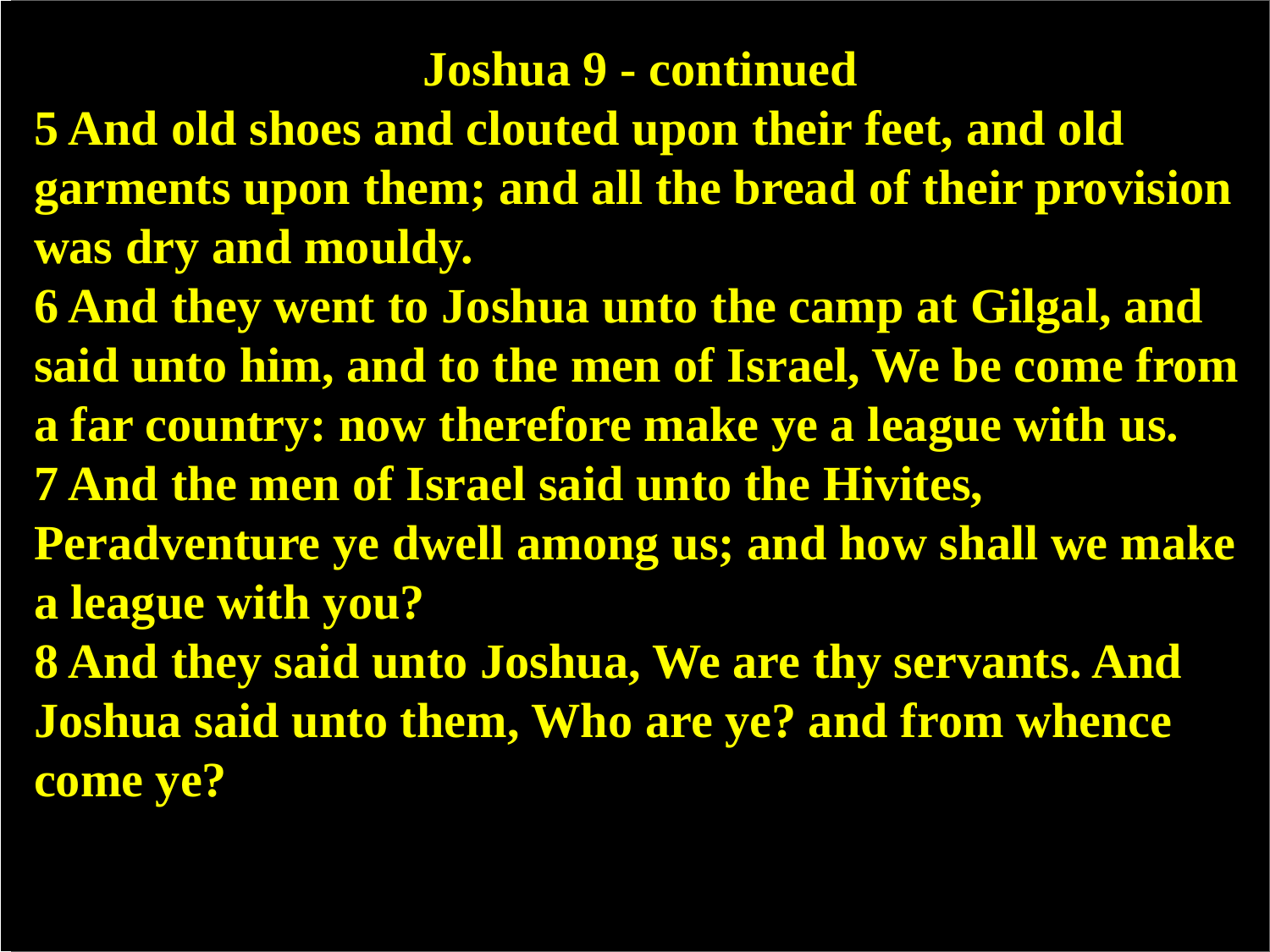**9 And they said unto him, From a very far country thy servants are come because of the name of the LORD thy God: for we have heard the fame of him, and all that he did in Egypt,**

**10 And all that he did to the two kings of the Amorites, that were beyond Jordan, to Sihon king of Heshbon, and to Og king of Bashan, which was at Ashtaroth. 11 Wherefore our elders and all the inhabitants of our country spake to us, saying, Take victuals with you for the journey, and go to meet them, and say unto them, We are your servants: therefore now make ye a league with us.**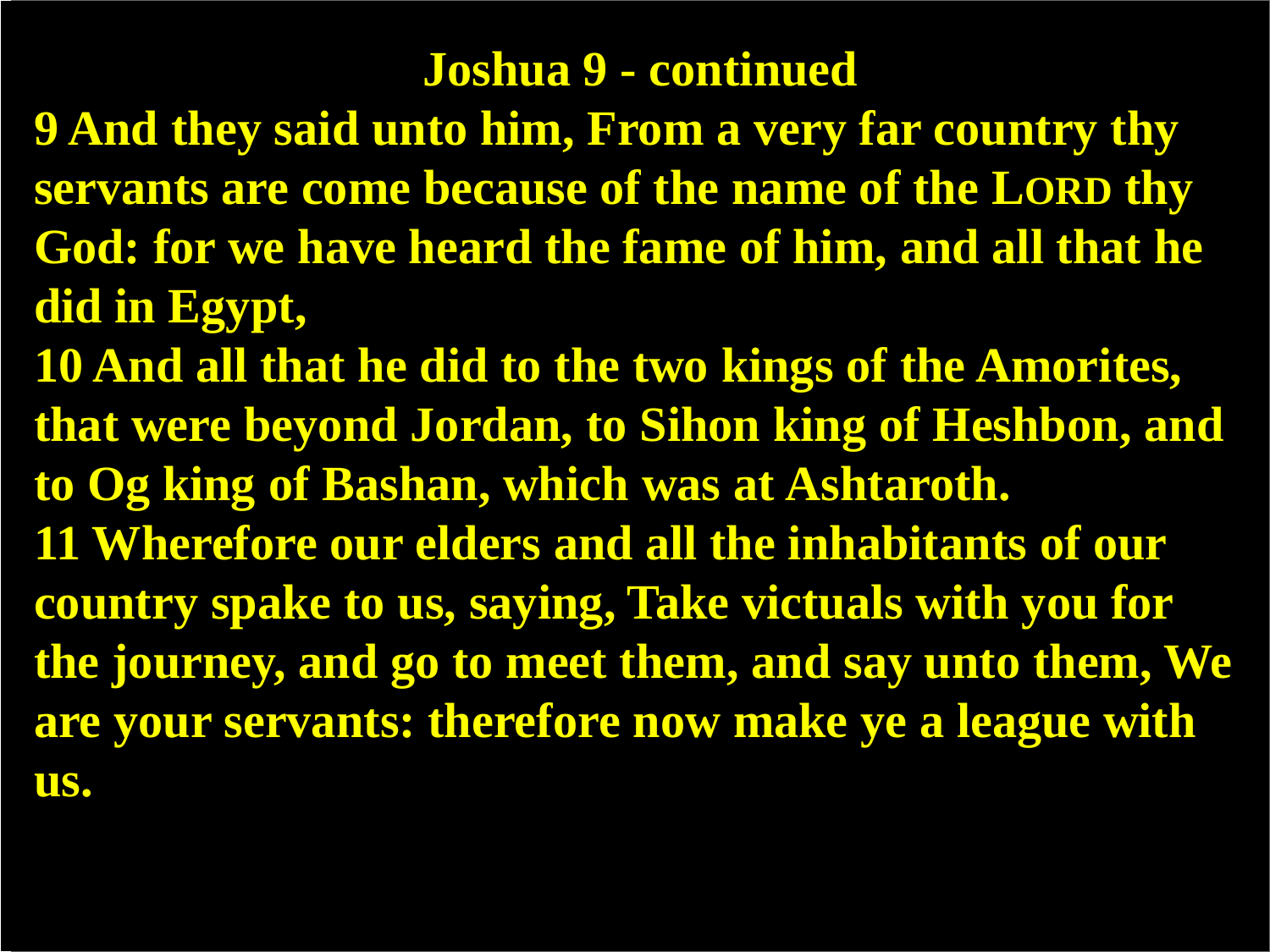- **12 This our bread we took hot for our provision out of our houses on the day we came forth to go unto you; but now, behold, it is dry, and it is mouldy:**
- **13 And these bottles of wine, which we filled, were new; and, behold, they be rent: and these our garments and our shoes are become old by reason of the very long journey.**
- **14 And the men took of their victuals, and asked not counsel at the mouth of the LORD.**
- **15 And Joshua made peace with them, and made a league with them, to let them live: and the princes of the congregation sware unto them.**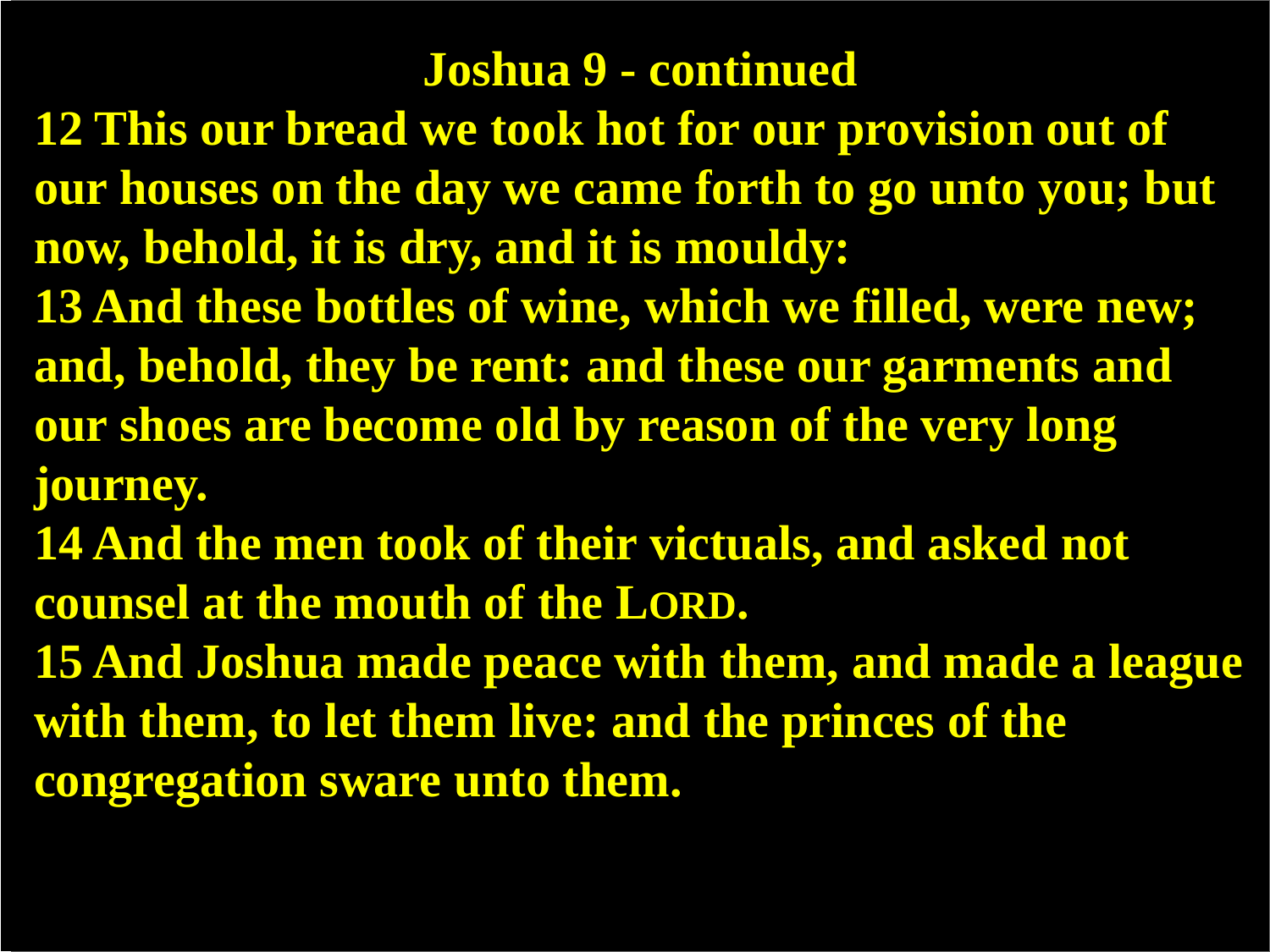**16 And it came to pass at the end of three days after they had made a league with them, that they heard that they were their neighbours, and that they dwelt among them. 17 And the children of Israel journeyed, and came unto their cities on the third day. Now their cities were Gibeon, and Chephirah, and Beeroth, and Kirjathjearim. 18 And the children of Israel smote them not, because the princes of the congregation had sworn unto them by the LORD God of Israel. And all the congregation murmured against the princes. 19 But all the princes said unto all the congregation, We have sworn unto them by the LORD God of Israel: now therefore we may not touch them.**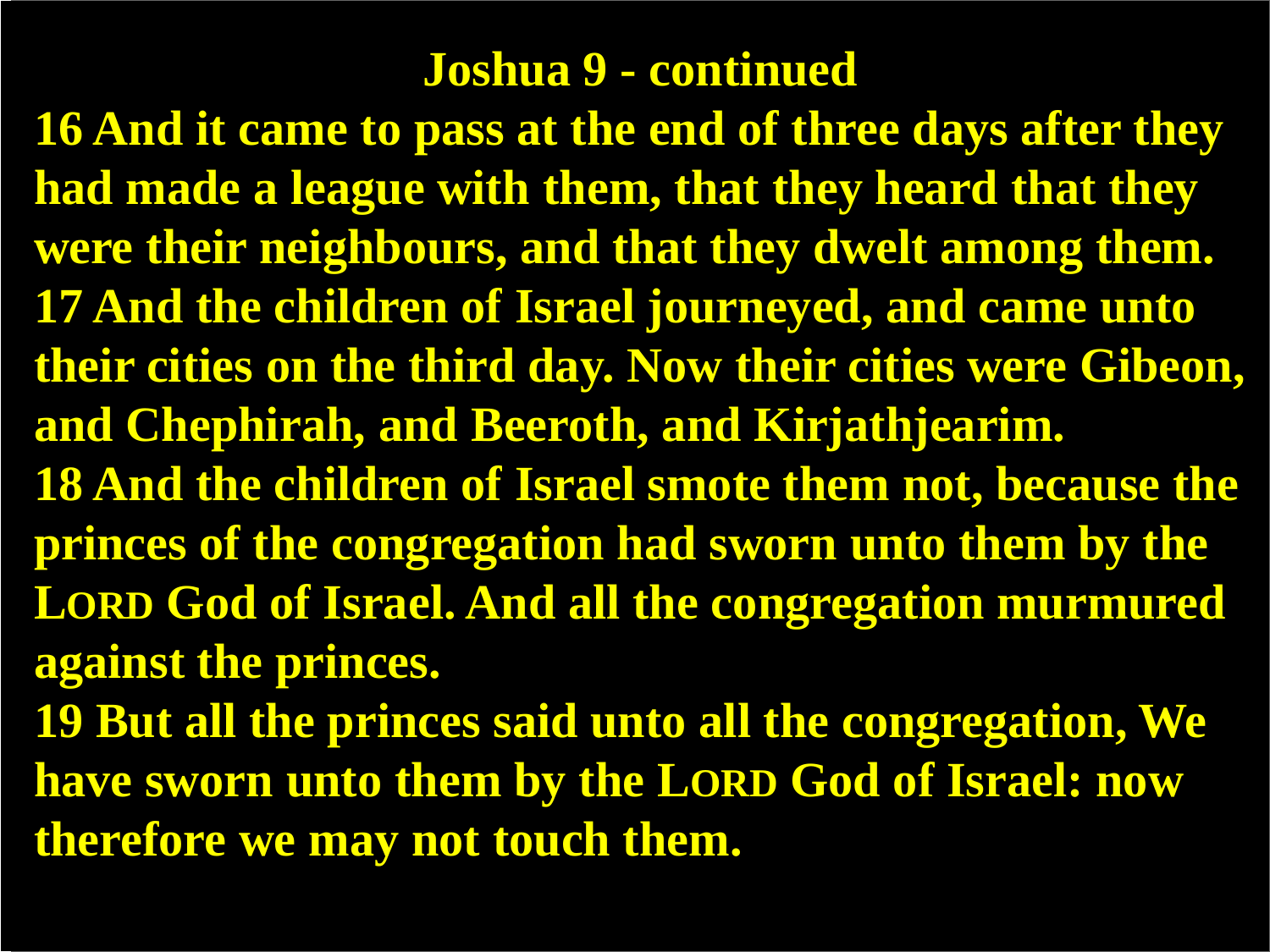- **20 This we will do to them; we will even let them live, lest wrath be upon us, because of the oath which we sware unto them.**
- **21 And the princes said unto them, Let them live; but let them be hewers of wood and drawers of water unto all the congregation; as the princes had promised them. 22 And Joshua called for them, and he spake unto them, saying, Wherefore have ye beguiled us, saying, We are very far from you; when ye dwell among us? 23 Now therefore ye are cursed, and there shall none of you be freed from being bondmen, and hewers of wood and drawers of water for the house of my God.**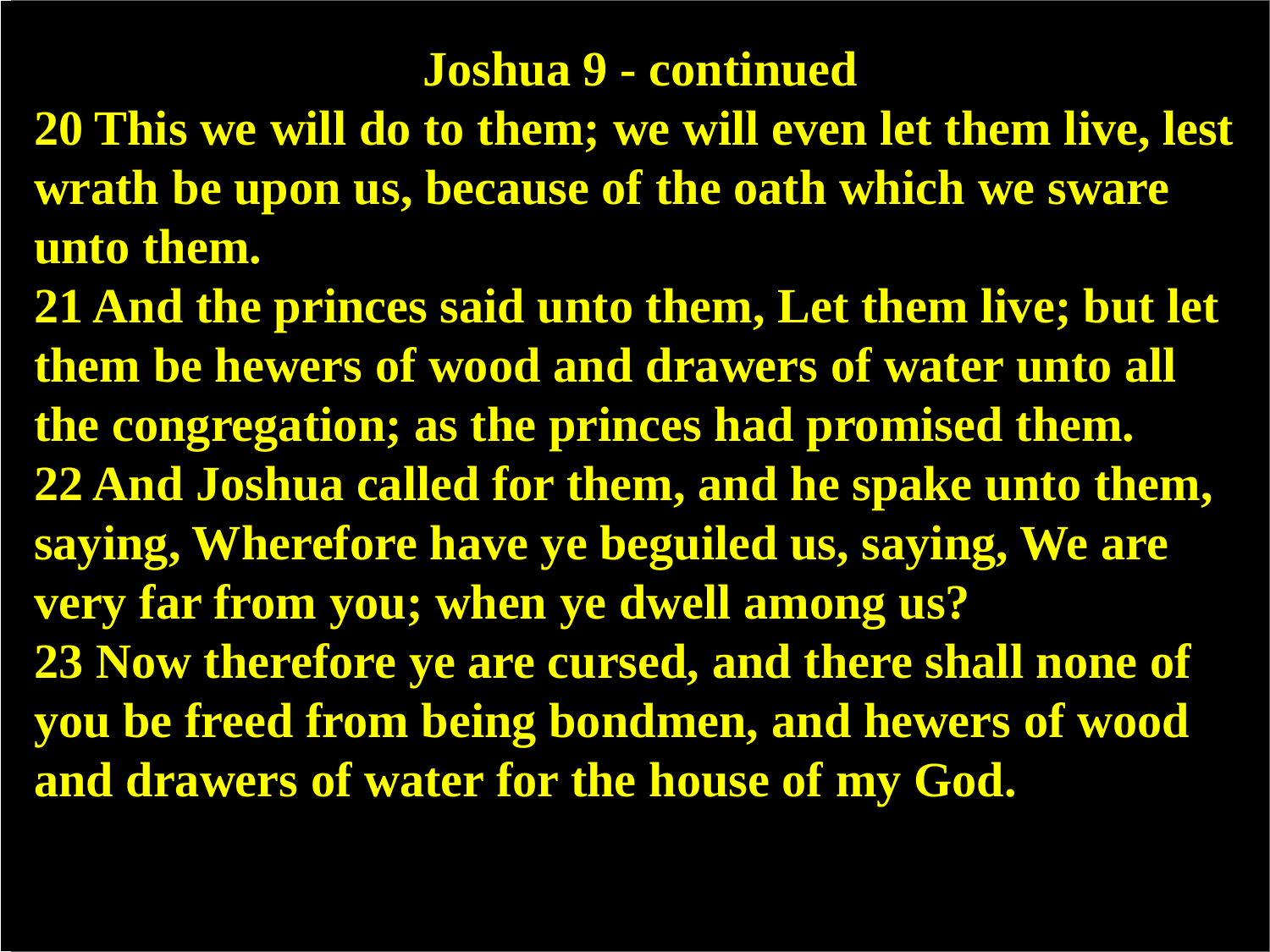**24 And they answered Joshua, and said, Because it was certainly told thy servants, how that the LORD thy God commanded his servant Moses to give you all the land, and to destroy all the inhabitants of the land from before you, therefore we were sore afraid of our lives because of you, and have done this thing. 25 And now, behold, we are in thine hand: as it seemeth**

**good and right unto thee to do unto us, do.**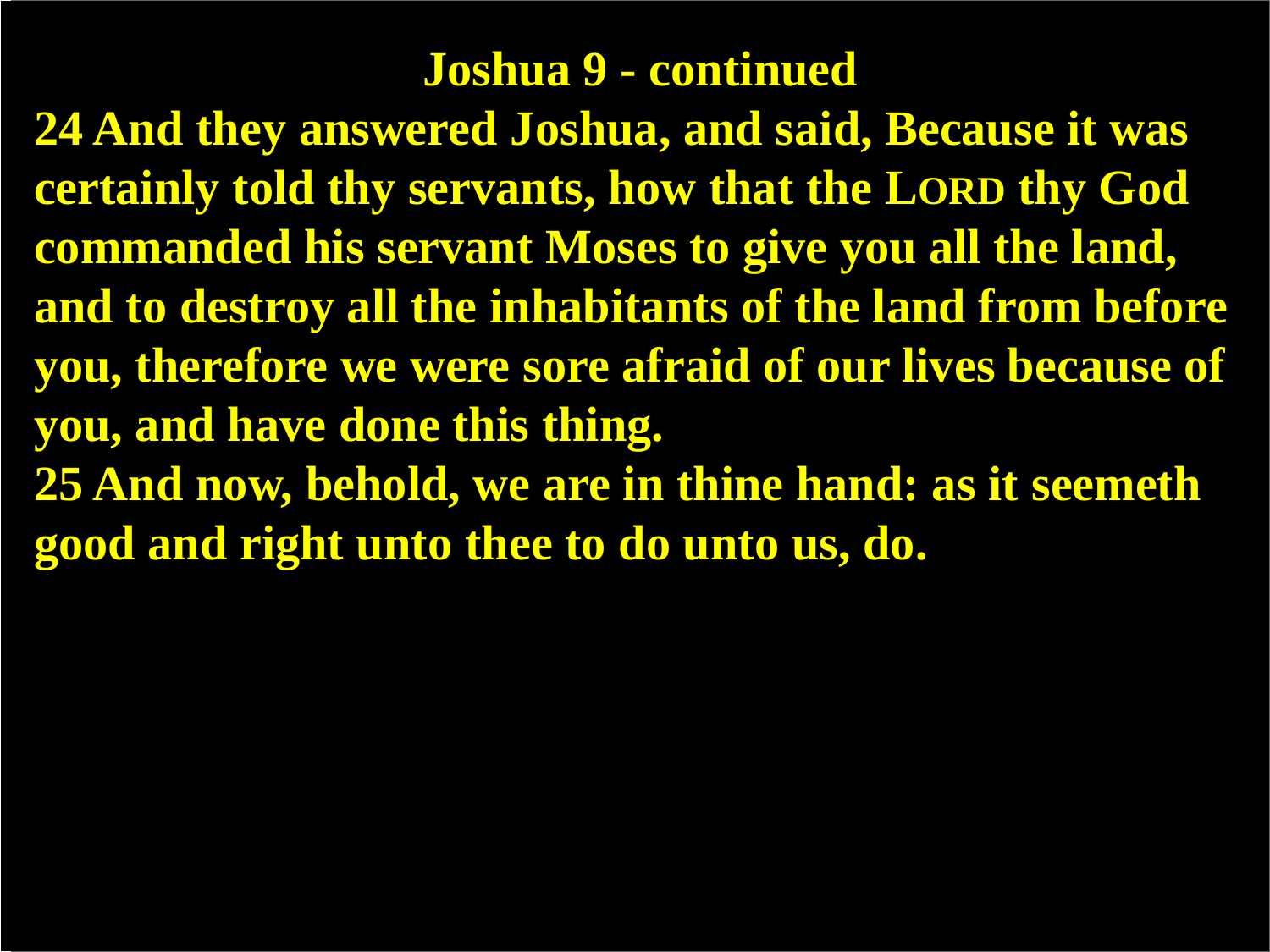**26 And so did he unto them, and delivered them out of the hand of the children of Israel, that they slew them not.**

**27 And Joshua made them that day hewers of wood and drawers of water for the congregation, and for the altar of the LORD, even unto this day, in the place which he should choose.**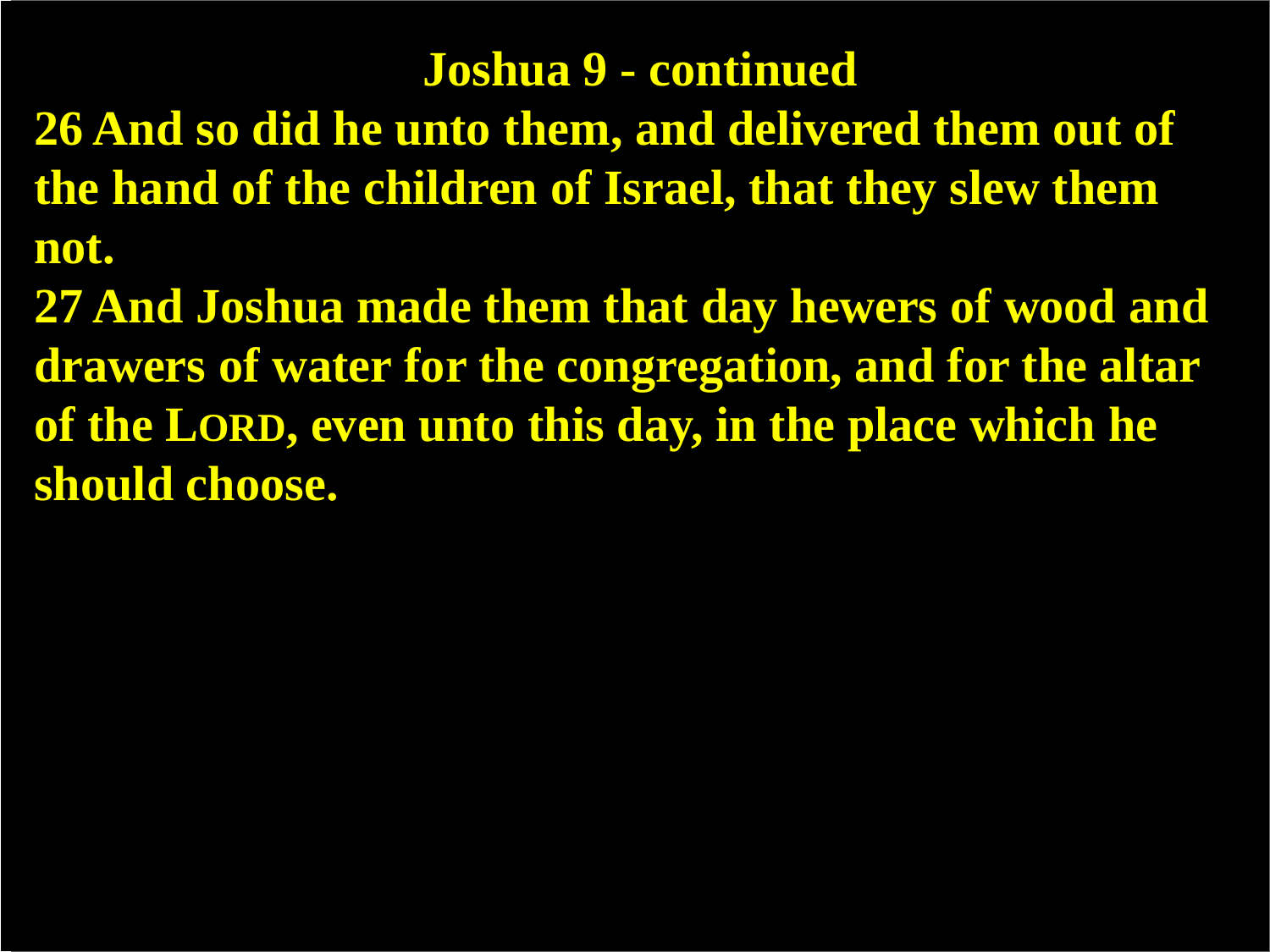# **Introduction**

**A. Why Do People Trick Others? 1. To get something 2. To do something for them 3. Fear** 

**B. A trickster is dishonest at heart Proverbs 12:5 The thoughts of the righteous are right: but the counsels of the wicked are deceit.**

**Jeremiah 17:9 The heart is deceitful above all things, and desperately wicked: who can know it?**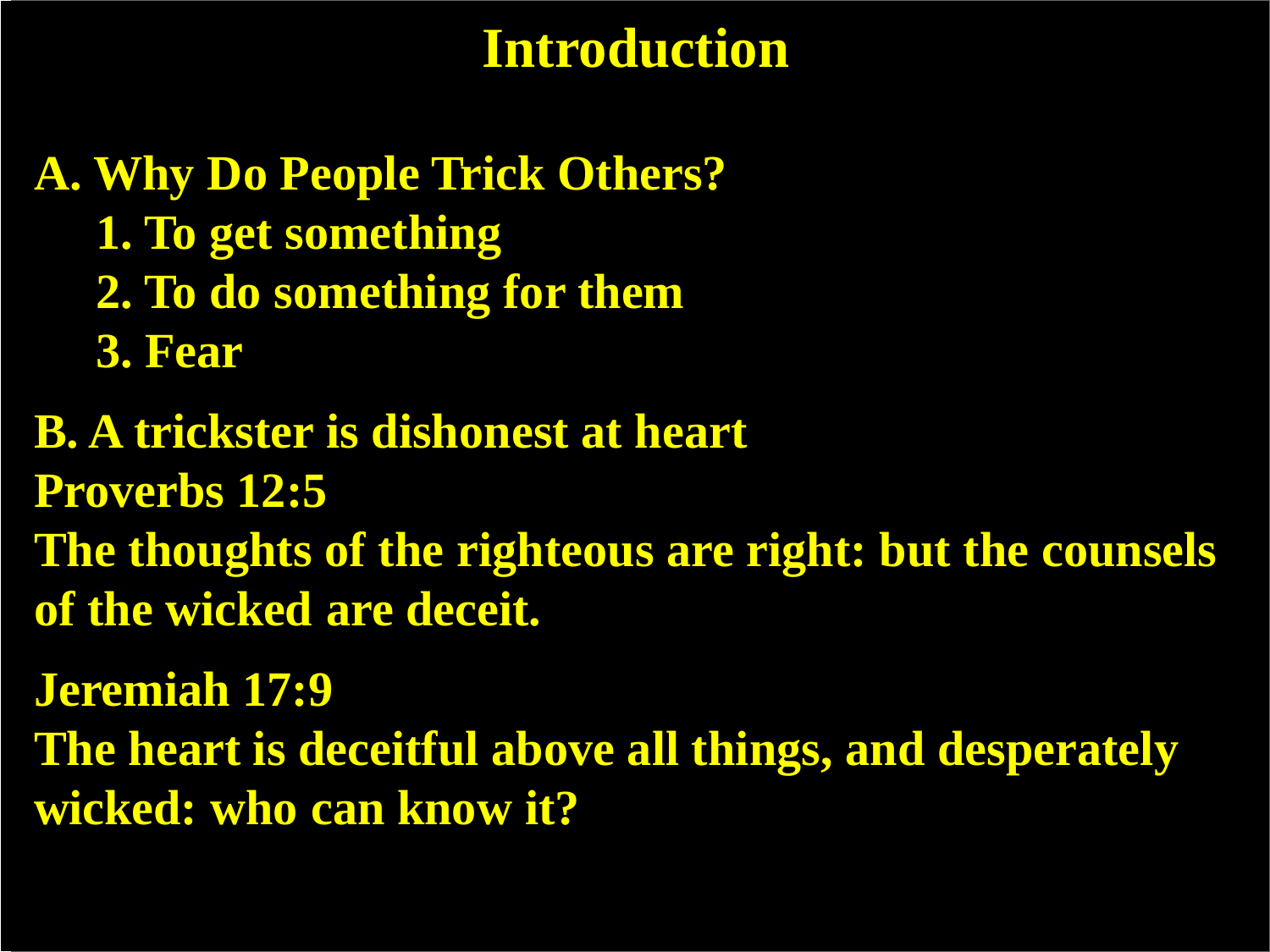# **Introduction**

**C. Three principles to deal with tricksters 1. If it's too good to be true, it probably is not true 2. Don't trust their promises; look at their track record**

 **3. Fool me once, shame on you; fool me twice, shame on me**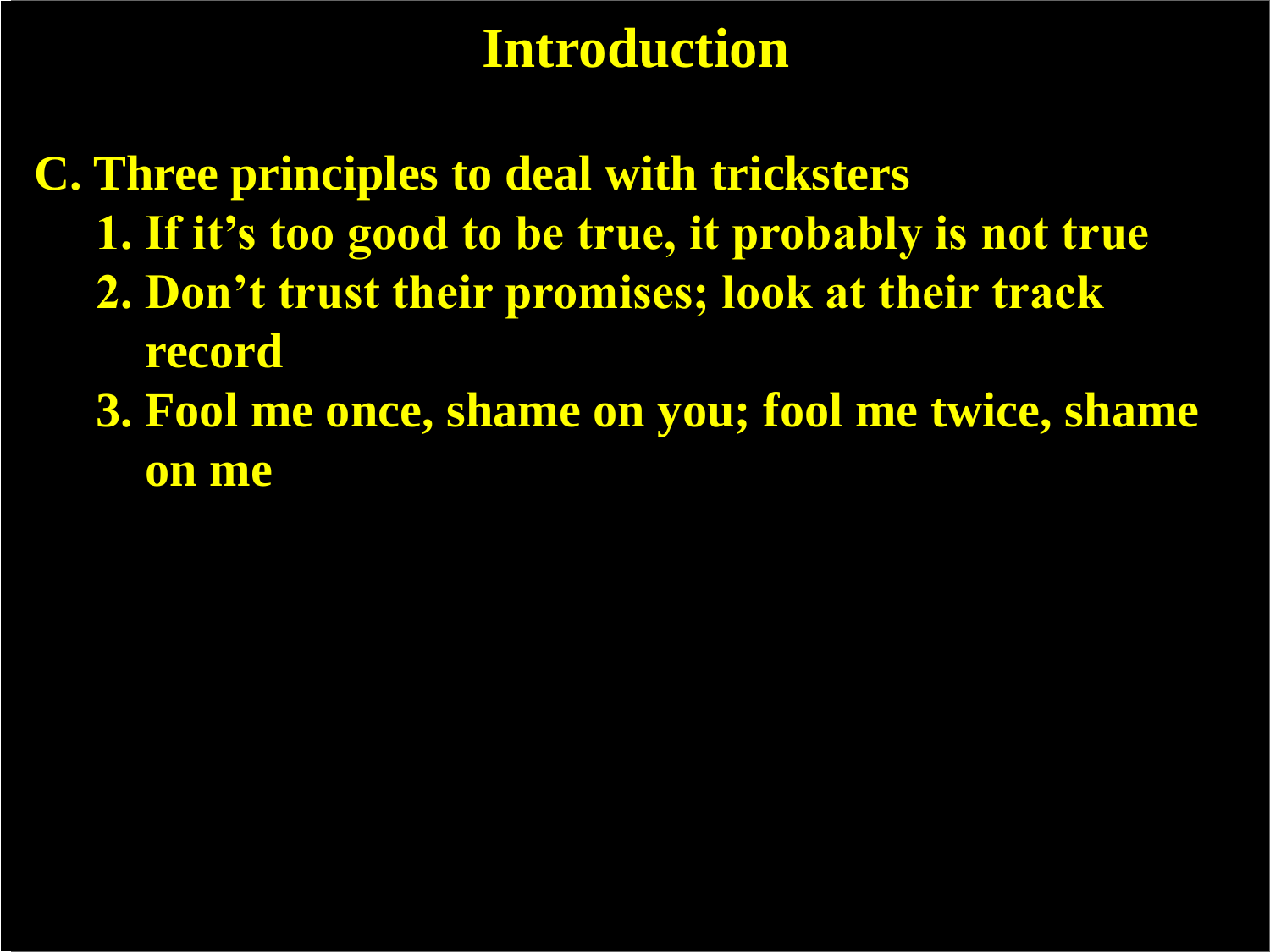## **I. Five Lies Told To Get An Audience**

- **A. "We be come from a far country" (v 6)**
- **B. "…From a very far country thy servants are come because of the name of the LORD thy God" (v 9)**
- **C. "This our bread we took hot … behold, it is dry, and it is mouldy:" (v 12)**
- **D. "And these bottles of wine, which we filled, were new; and, behold, they be rent:" (v 13)**
- **E. "…These our garments and our shoes are become old by reason of the very long journey" (v 13)**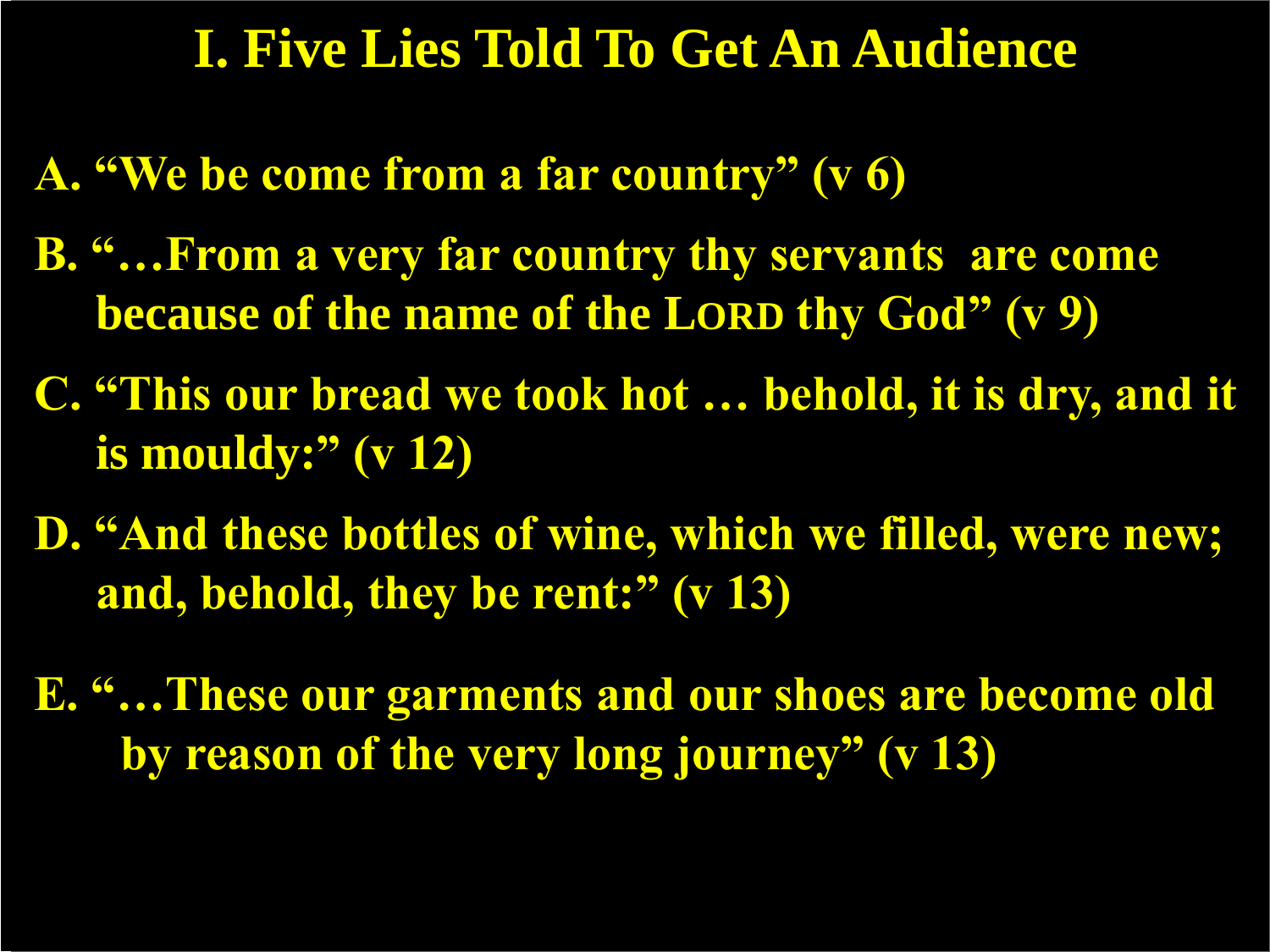## **II. Two Truths Told To Be Believable**

- **A. We heard what your God did in Egypt and to the two kings of the Amorites (vv 9-10)**
- **B. "We are your servants…make ye a league with us" (v 11)**

# **More lies than truth in their story They were trying to avoid the ultimate truth (v 24)**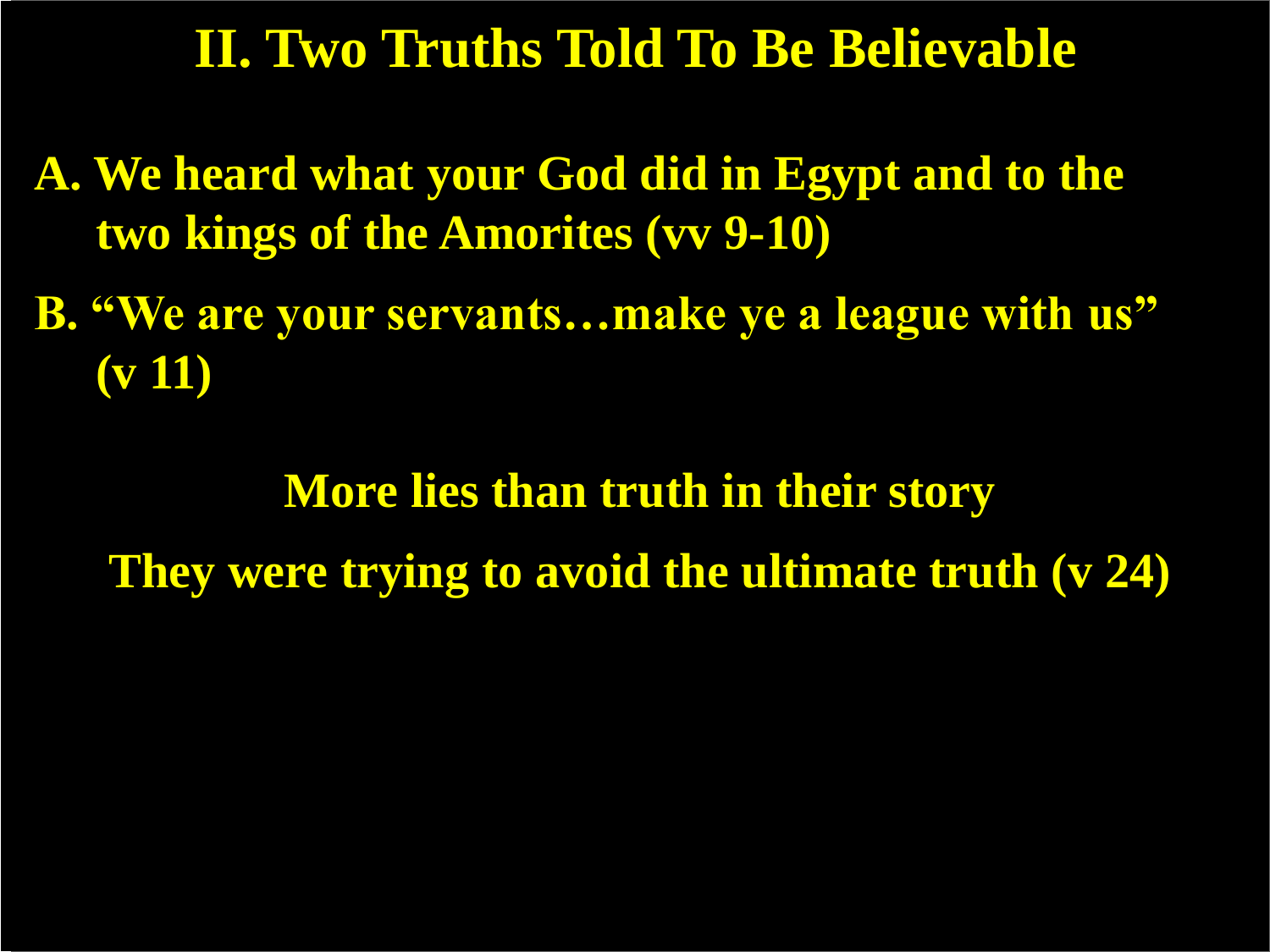# **III. The Reasons The Leaders Were "Snowed"**

- **A. They did not inquire of God (v 14) James 1:5**
- **If any of you lack wisdom, let him ask of God, that giveth to all men liberally, and upbraideth not; and it shall be given him.**
- **B. They looked on the outward appearances 1 Samuel 16:7 But the Lord said unto Samuel, Look not on his countenance, or on the height of his stature; because I have refused him: for the Lord seeth not as man seeth; for man looketh on the outward appearance, but the Lord looketh on the heart.**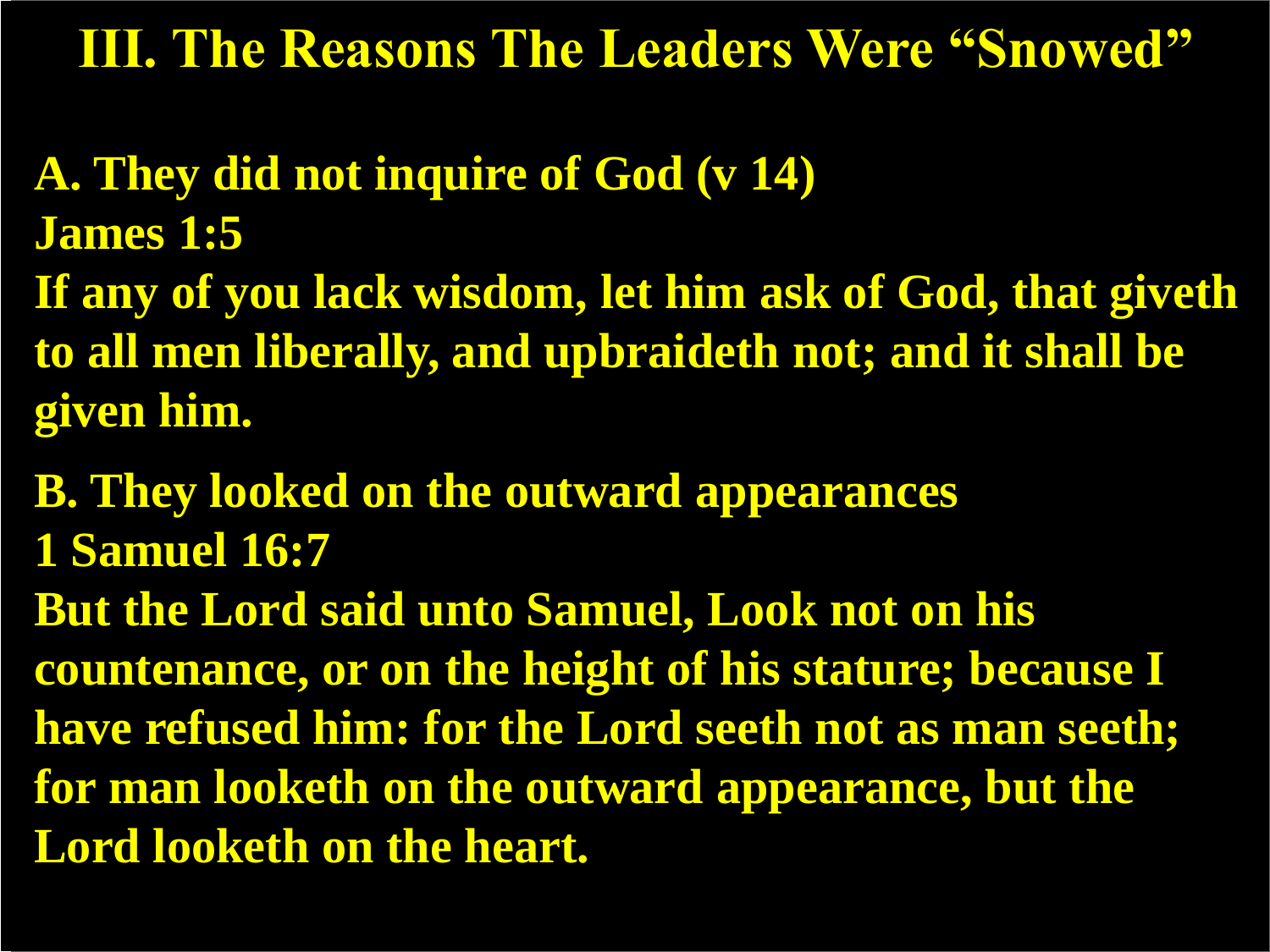## **III. The Reasons The Leaders Were "Snowed"**

**C. They showed no discernment Ephesians 5:15 See then that ye walk circumspectly, not as fools, but as wise,**

**John 16:13**

**.**

**Howbeit when he, the Spirit of truth, is come, he will guide you into all truth: for he shall not speak of himself; but whatsoever he shall hear, that shall he speak: and he will shew you things to come.**

**D. They acted literally on their "gut" (v 14)**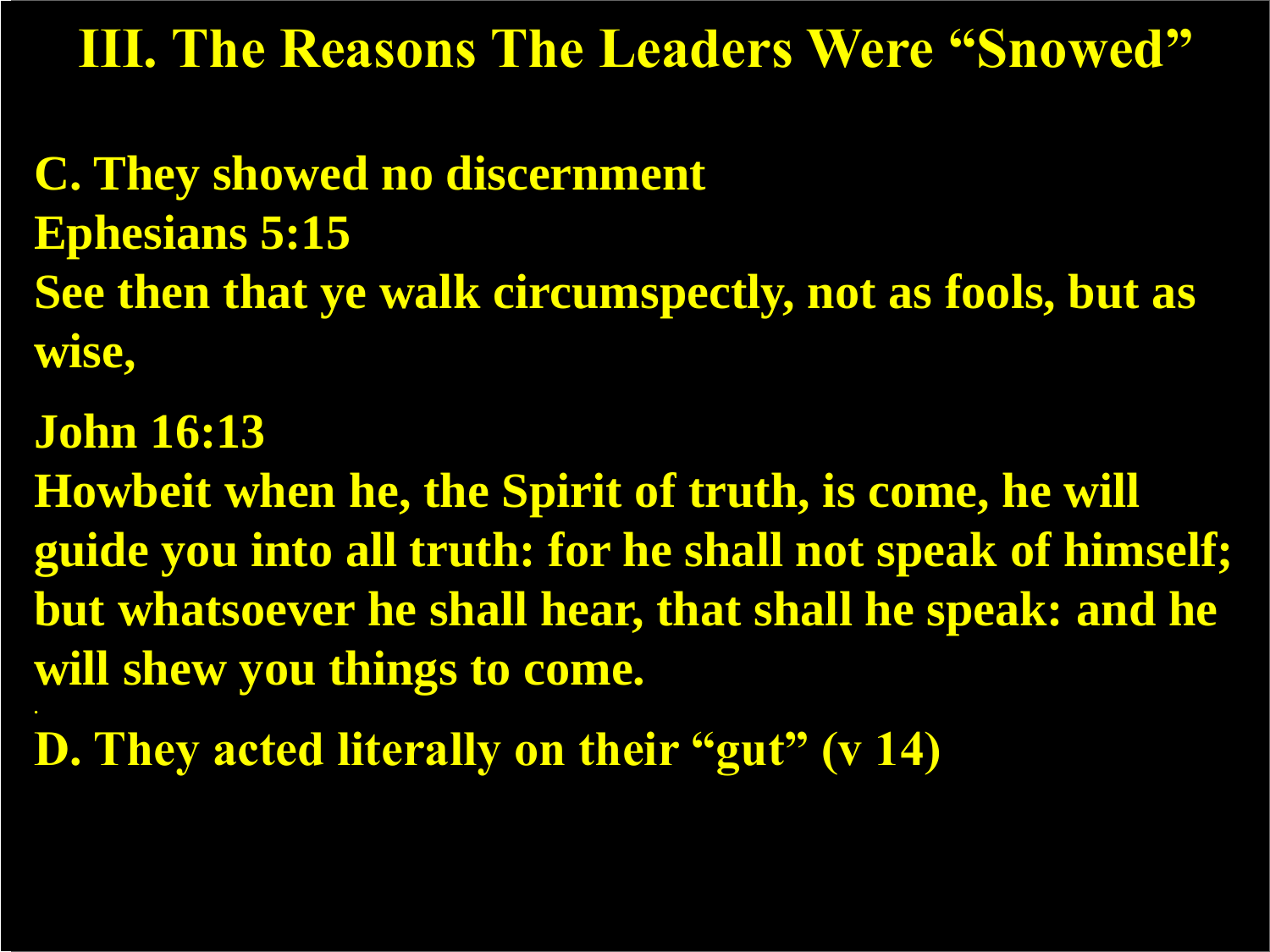# **IV. The Results Of Being "Snowed"**

**A. They made a hasty promise with an oath Numbers 30:2**

If a man vow a vow unto the Lord, or swear an oath to **bind his soul with a bond; he shall not break his word, he shall do according to all that proceedeth out of his mouth.**

**Matthew 5:34 But I say unto you, Swear not at all; neither by heaven; for it is God's throne:**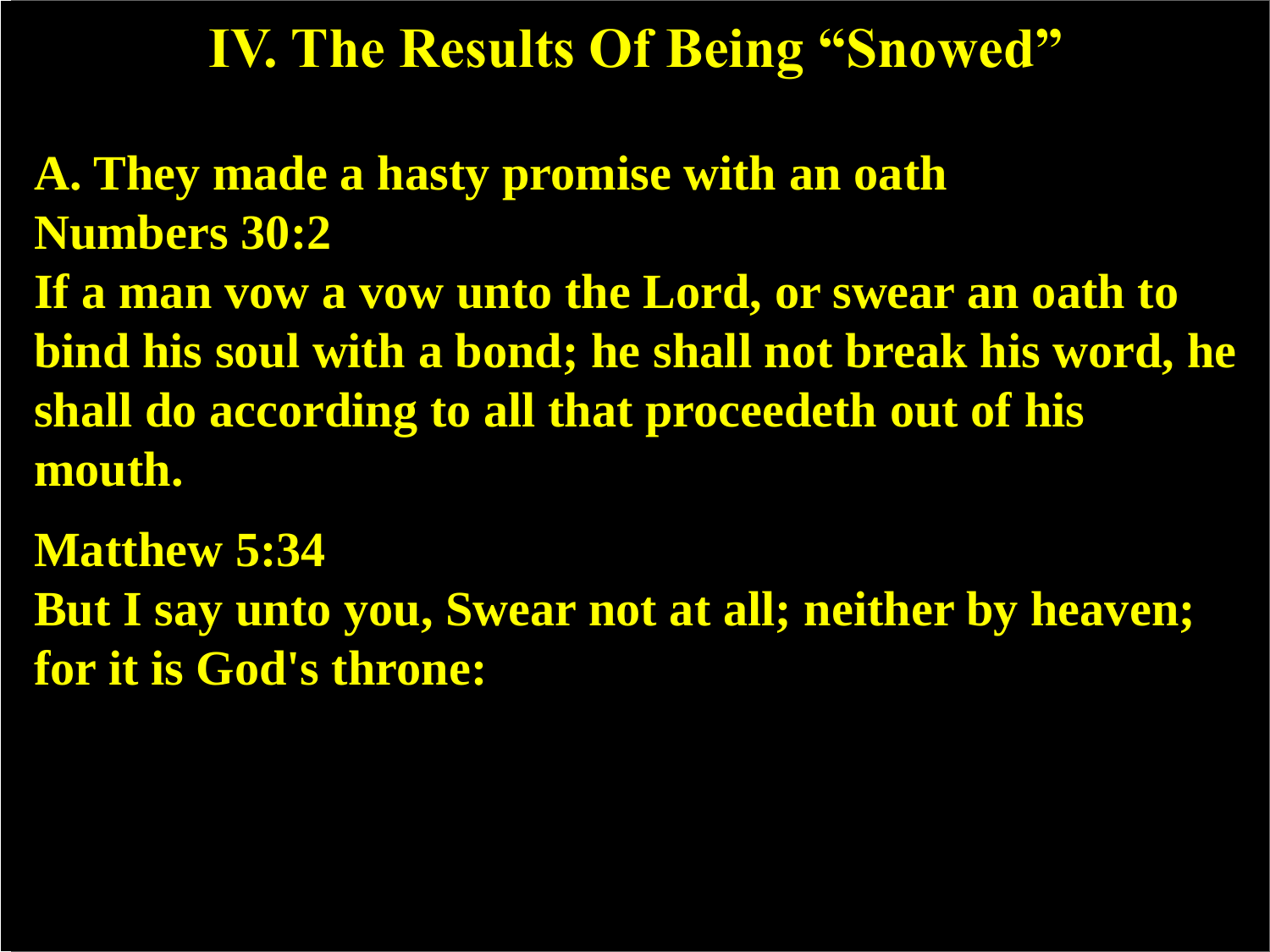# **IV. The Results Of Being "Snowed"**

**B. An "unequal" yoke was made to cause them to defend the enemy**

**Joshua 10:6**

**And the men of Gibeon sent unto Joshua to the camp to Gilgal, saying, Slack not thy hand from thy servants; come up to us quickly, and save us, and help us: for all the kings of the Amorites that dwell in the mountains are gathered together against us.**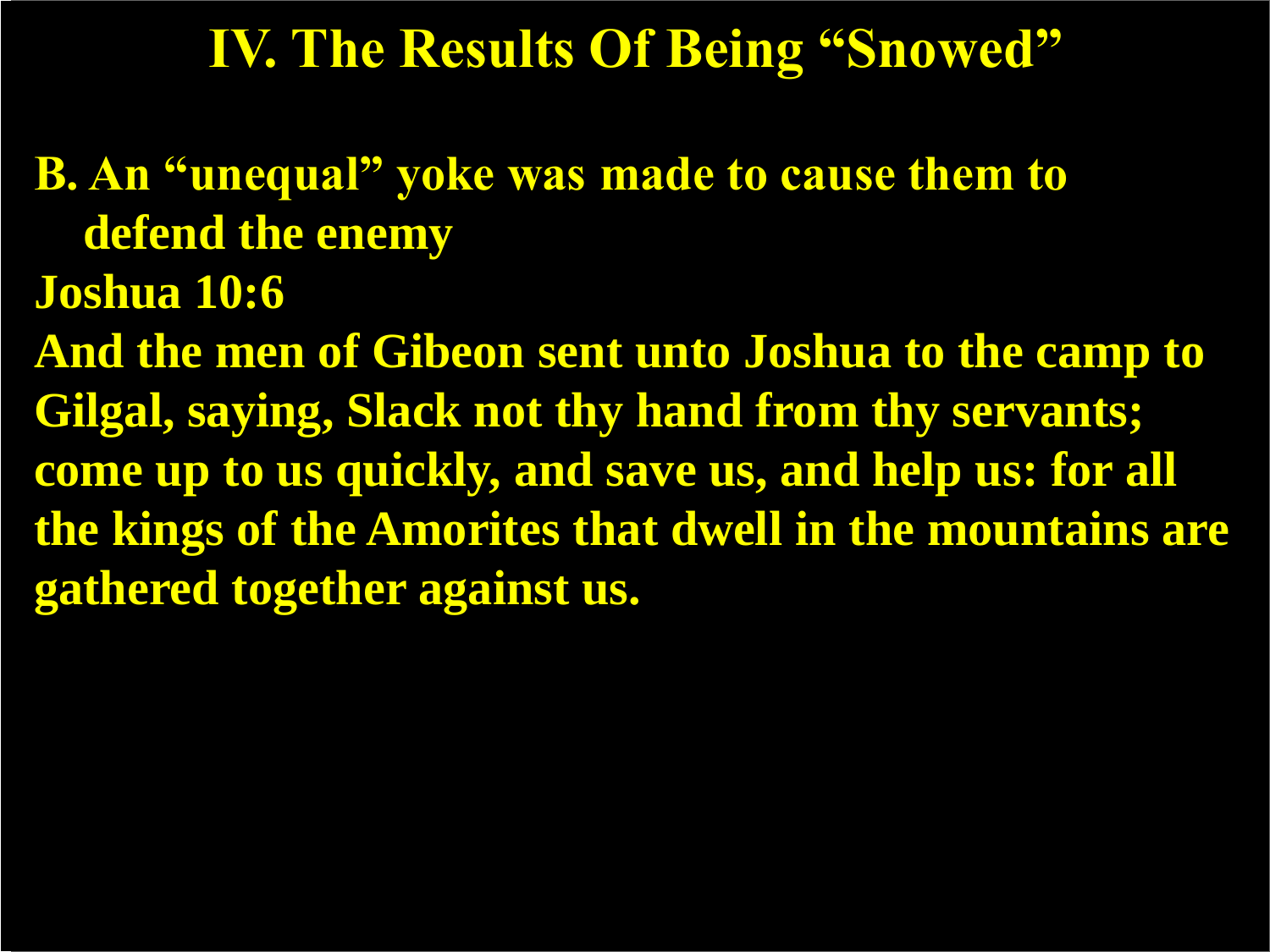# **IV. The Results Of Being "Snowed"**

**C. It caused dissension in the people (v 19) "And all the congregation murmured against the princes."**

**D. The commandment of God was not fulfilled (v 24) Joshua 11:19 There was not a city that made peace with the children of Israel, save the Hivites the inhabitants of Gibeon: all other they took in battle.**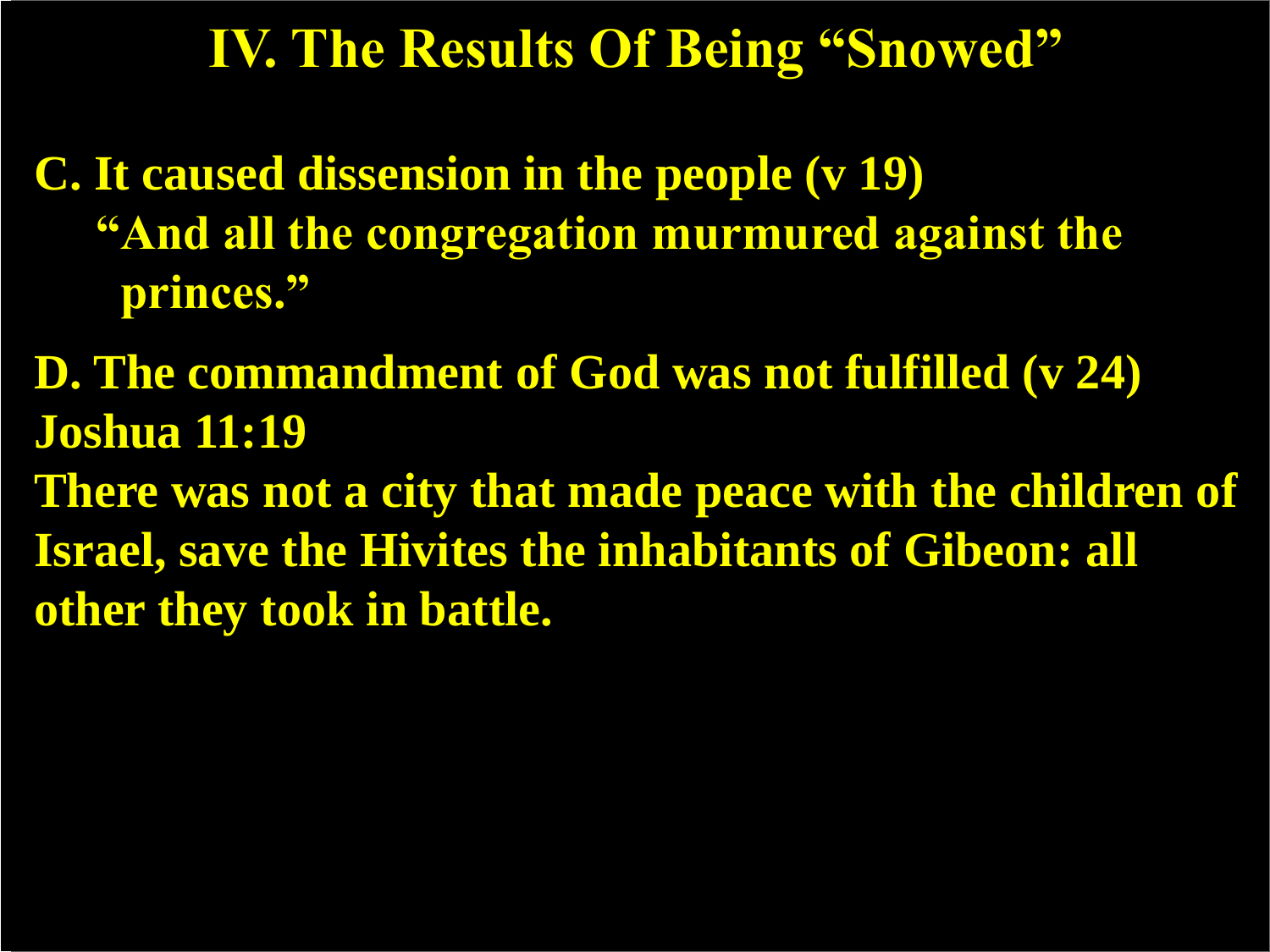## **V. The Results Of Deceiving Others**

**Galatians 6:7 Be not deceived; God is not mocked: for whatsoever a man soweth, that shall he also reap.**

**A. It brings a curse (v 23)**

**B. It brings bondage (v 23)**

**C. It has long lasting consequences (v 27)**